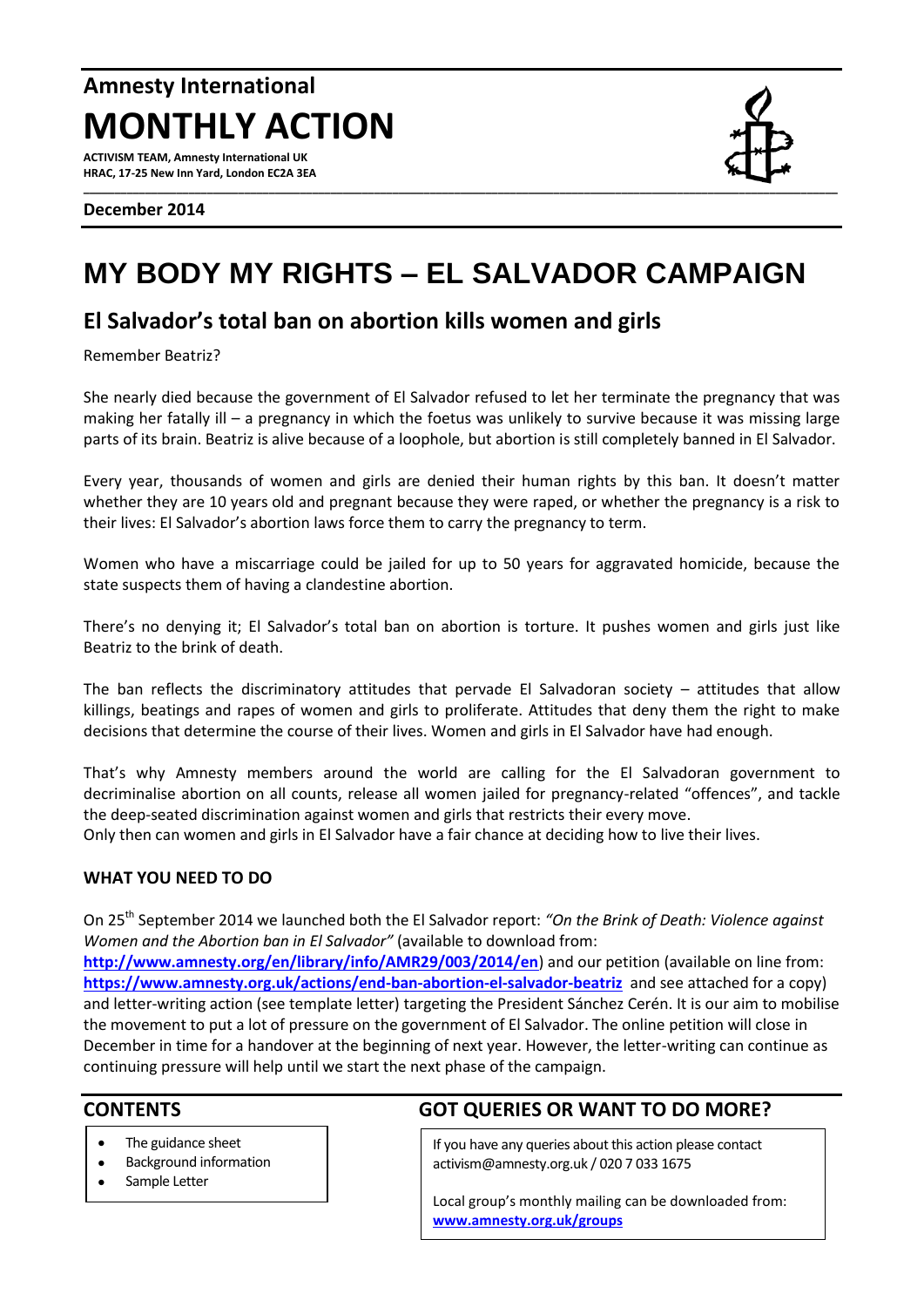# **MONTHLY ACTION**

## Background Information

# **MY BODY MY RIGHTS – EL SALVADOR CAMPAIGN**

In El Salvador, it doesn't matter if you're pregnant as a result of rape, or whether the pregnancy is a risk to your life: abortion is banned in all cases.

If you're found guilty of having an abortion, or of helping someone have one, you could be imprisoned for up to 12 years. If you have a miscarriage, you could be jailed for up to 50 years for aggravated homicide, because the state suspects you of having a clandestine abortion.

With no proper education on sex and relationships, and obstacles to accessing contraception, El Salvador has the highest teen pregnancy rate in Latin America. And more than half of all deaths of pregnant teens are due to suicide.

#### *FACTS AND FIGURES*

El Salvador has one of the most restrictive abortion laws in the world. Abortion is totally banned in all circumstances and harsh prison sentences befall those accused of terminating a pregnancy.

The My Body My Rights El Salvador campaign report, *On the brink of death: Violence against women and the abortion ban in El Salvador,* charts how the restrictive laws are destroying the lives of women and girls:

- 1. Women and girls found guilty of having an abortion and those who assist them face a prison sentence of two to eight years.
- 2. Women who have had miscarriages have been charged with aggravated homicide, a charge which can bring a sentence of up to 50 years in prison. Amnesty International has documented the cases of women who have spent years in prison after having a miscarriage.
- 3. El Salvador banned abortion in all circumstances in 1998.
- 4. Last year the National Civil Police recorded that, 16 women and girls were charged with the crime of abortion, six of them were under 17-years-old at the time of the alleged offence.
- 5. Despite the ban, clandestine abortions are common. According to the Ministry of Health, There were 19,290 abortions in El Salvador between 2005 and 2008. More than a quarter of them were undergone by girls. Amnesty International notes, however, due to the criminalization of the procedure, this figure is likely much higher.
- 6. Common methods used by women and girls to terminate a pregnancy include: ingesting rat poison and other pesticides; thrusting knitting needles, pieces of wood and other sharp objects into the cervix; or taking a drug used to treat stomach ulcers.
- 7. The last figures by the World Health Organisation note that 11 per cent of women and girls who underwent a clandestine abortion in El Salvador died as a result. Amnesty International notes, however, that due to the criminalisation of abortion this figure is likely much higher.
- 8. A newspaper poll in 2013 revealed 74 per cent of people polled in El Salvador favoured an abortion when a woman's life is at risk.
- 9. El Salvador has the highest rate of teenage pregnancy in Latin America (Ministry of Health 2013). According to the National Family Health Survey, more than one-fifth (23 per cent) of all teens between 15 and 19 in El Salvador have been pregnant at least once. Nearly half of them were under 18 and didn't intend to get pregnant.
- 10.Last year there were 1,346 rapes of women and girls registered by the National Civil Police, nearly two-thirds were of those aged under 15 or those classified as "mentally incapacitated", and unable to give informed consent because of their mental health or because they were rendered unconscious.
- 11.There is only one women's refuge in El Salvador. It can accommodate just 35 women and children.